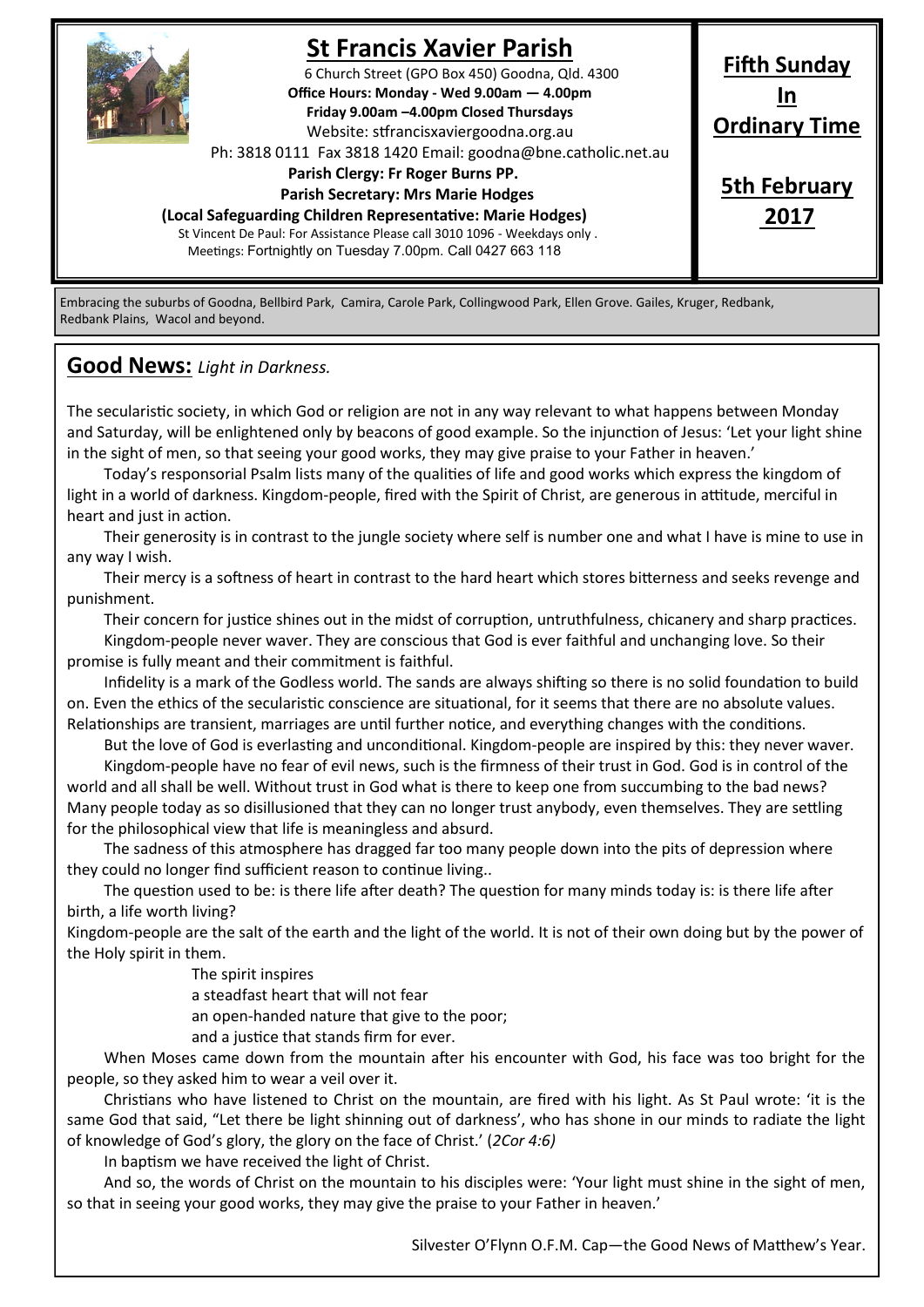**Parking in the Car Park during the week.** As the School returns parking problems arise, just a reminder about parking. During School days, parking in the main Car Park is for school and parish staff. There are a number of places marked for Parish Parking. The Car Park near the Kindy is for parents dropping off and picking up **from the Kindy. There is no parking for the dropping off children for school at the start of the day, nor for picking up children at the end of the school day. Please use the drop off zone. Kindy parents, please use the Kindy Car Park and not the main Car Park.**

Parishioners coming to Mass, please use the Parish Parking area or arrive after 8.35am. this way teachers and school staff will be able access parking spaces.

## **An Invitation to Parishioners.**

The Sacramental Preparation for the sacrament of Penance begins after the 9.00am Mass. If you would like to join the session and learn about the changes to the First Rite, please feel free to join us.

## **Sacramental Preparation: the Sacrament of Penance.**

Last year the course for the Preparation of the Sacrament of Penance had to be postponed due to lack of interest. This year, any young person who has received the Sacraments of Confirmation and First Eucharist are eligible for the Course.

There will be a talk for the parents of the young people today **Sunday 5th February**, and the session will begin on Sunday 12th February. Enrolment forms for the Preparation are available from the Sacristy.

## **Training Evening for Ministers regarding Safeguarding Children and Vulnerable Adults.**

One of the requirements laid down in the Archdiocesan Policy, is that all ministers should attend a training session. The Archdiocesan Safeguarding Officer Mr Troy Tornabene has agreed to hold a session this Wednesday 8th February starting at 7.00pm with a break at 8.00 and hope to close at 9.00pm. If you have not attended a training session to date you will be expected to enrol in the this session. If you cannot make this session there are two sessions at Corinda/Graceville next week, Tues 14/2 9-00am-12.00pm or Wed 15/2 7.00-9.30pm. Please contact Marie for more information.

**Gambling Community Benefit Fund** In August of last year we applied for a grant to install decking at the rear of the Parish Centre and also funds to replace the existing air conditioning in the Parish Centre with 3 Split Systems. Mid December we were notified that we were successful in obtaining the grant for the decking but not the air conditioners.

We will now need to fund raise to be able to replace the air conditioners so if you have any fund raising ideas and willing to help with it then please contact the office.

**Catholic Mission** Are you a parent, looking to raise your children in the Catholic faith? Do you work among non-Christians? Are you involved in a ministry in this parish? If you answered 'yes', to any of these questions, then Catholic Mission would love to see you join us at a conference in Sydney from May 15-17. **Mission: One Hear, Many Voices** will offer practical tips and insights, as well as inspiration on "going forth boldly". To find out more, visit www.mohmv.com.au or call the Brisbane office of Catholic Mission on (07) 3336 9239.

**Save the date** Saturday 18th March 7-00pm. St Patricks Day Social in the Parish Centre.

**Humour** A circuit-riding preacher trained his horse to go when he said, "Praise the Lord," and to stop when he said, "Amen." The preacher mounted the horse, said "Praise the Lord," and went for a ride in the nearby mountains.

When he wanted to stop for lunch by a mountain stream, he said, "Amen."

He took off again, saying "Praise the Lord."

The horse started heading toward the edge of a cliff on a narrow mountain trail. The preacher got excited and said, "Whoa!" Then he remembered and said, "Amen," and the horse stopped just short of the edge. The preacher was so relieved that he looked up to heaven and said, "Praise the Lord!"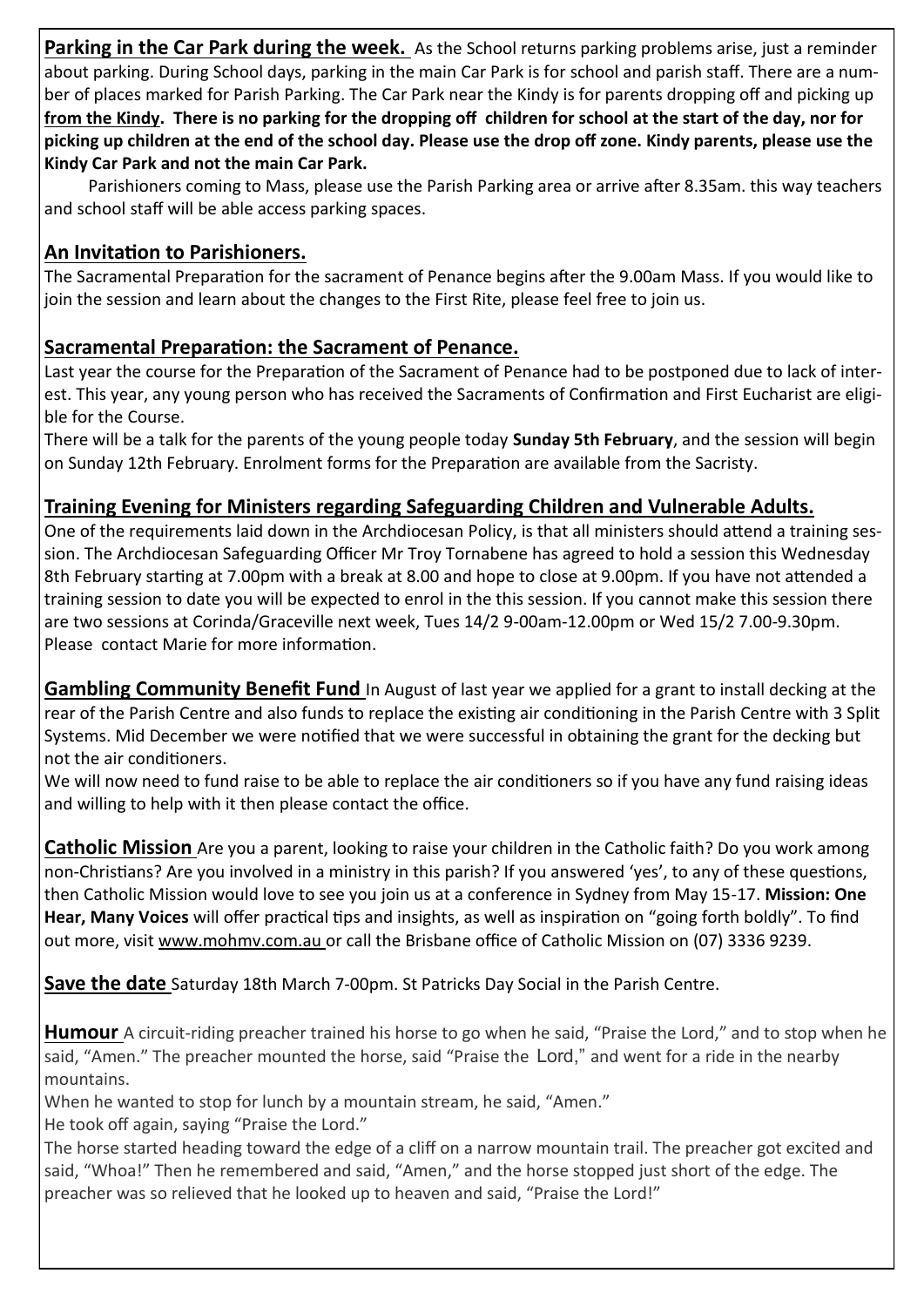#### Spirituality for Life



The voice of the Spirit speaking of gratitude, generosity, responsibility and increase



*Each one of you has received a special grace, so, like good stewards responsible for all these varied graces of God, put it out at the service of others." (1 Peter 4:10)* 

#### **February 5, 2017 - 5th Sunday in Ordinary Time.**

*"Let your light so shine before men, that they may see your good works and give glory to your Father who is in heaven." Matthew 5:16* The generosity of being a good steward of your gifts has a positive effect on people and it is contagious! Good works encourages more good works. Let your light shine! Be careful to recognize that God is working through you and don't put yourself above

the people you have been called to help. *(Accessed on 27th January 2017 from http://archstl.org/ stewardship/page/bulletin-inserts)*

## **Evangelise or buy mothballs: Pope Francis**



Pope Francis has called on laypeople to go outside of themselves and take risks in evangelizing, rather than staying stuffed up at home while the moths move in., the Catholic News agency reports.

"Sometimes I think the best business we can do with many Christians, is to sell them mothballs so that they can put them in their clothes and in their lives and aren't eaten by moths", the Pope said in the interview with Mexican journalist Noel Diaz.

Diaz had questioned the Pope about a comment he had made to him on a previous occasion to "tell the laity to come out of the caves".

Francis responded that many Christians "are locked up and they are going to be eaten by moths."

"They have to go out, they have to go and bring the message of Jesus" to others, he said, explaining that the Good News is meant to be shared, not stored away."

"The message of Jesus is to give it, so just as I receive it from him through a brother or sister, the grace comes to me and I give it," he said, stressing that Christians shouldn't "can" the message, trying to conserve it in a jar, because "it's not to save, it's to give."

By taking the Good News and then delivering it to others, "in this way I leave the cave," he said and stressed the importance of practicing the works of mercy, which are "the backbone of the Gospel" and what we will eventually be judged on. (www.cathnews.com.au)

The Pope's words echo the words of Archbishop Mark when he was appointed Archbishop of Brisbane. His first message was that it is time to stop 'circling the wagons'. Time for the everyday catholic to begin sharing in the task of spreading the Good News. He challenged us to find new ways of letting people know about Jesus Christ. To look around our parishes and communities to see where we can be effective witnesses to Christ's presence in our lives and the world.

Archbishop Mark represented Australia at the Synod on the family called by Pope Francis. His use of daily blogs on the Synod gave us here in Australia a picture of what was happening in Rome. He was encouraged to use the blog by people in the Archdiocesan services. Archbishop Mark has a Facebook page and the Archdiocesan Web page is an excellent source of information.

The challenge to us as a parish is to think outside of the box and be creative in firstly attracting those who have drifted away from the church to rejoin us. The personal invitation is always the best starting point. Priests can only reach people from the pulpit or those they encounter day to day. Parishioners have the opportunity to reach people in their neighbourhood and even in their own family.

Let us take seriously the words of the Holy Father: "They have to go out, they have to go and bring the message of Jesus" to others, he said, explaining that the Good News is meant to be shared, not stored away."